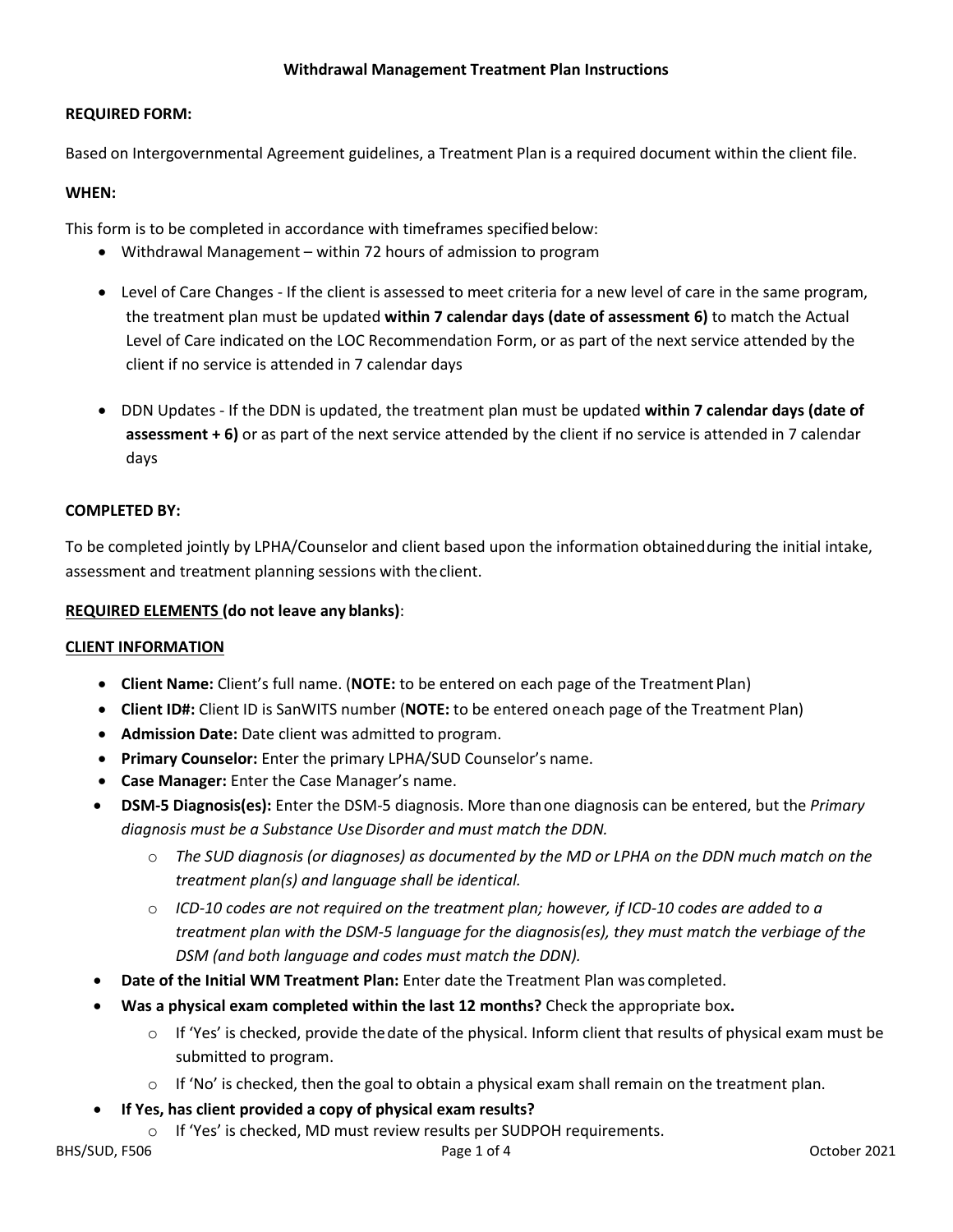- $\circ$  If 'No' is checked, then goal to obtain a physical exam must remain on treatment plan until provided *and* MD has reviewed results.
	- Since WM programs are short term in nature, and the physical exam goal may not be met while client is enrolled, the goal may also include language about linkage for physical exam as part of discharge planning. Please individualize the goal to each specific client's needs.
- $\circ$  Check 'N/A' if client has not had a physical exam in the last 12 months and has not provided a copy
- **Assessments/Forms Reviewed:** Check the appropriate boxes; if other, provide details.
- **If client's preferred language is not English, were linguistically appropriate servicesprovided?** Check the appropriate box; if No, explain indetail.
- **What does the client want to obtain after Withdrawal Management services:** Document the client's expectations regarding treatment services and what the client hopes to gain from receiving services at the program. You may use client's own words.
- **Client Strengths/Resources/Abilities/Interests (to be used to reach treatment plan goals):** Use Motivational Interviewing techniques to obtain strengths-based client information to use when creating treatment plan goals.

# **Goals Short Term and Long Term:**

- **Select related ASAM Dimension:** Check appropriate box(es). Review all 6 ASAMdimension criteria to assess which box(s) to check.
- **Problem Statement:**
	- o Personalize problem(s) unique to the client.
	- o Write problems in client language and *prioritize* (withdrawal concerns, medical condition, emergent, realistic forcompletion, what is needed for safety of client)
	- $\circ$  If a physical health concern is identified (e.g., pregnancy or medical condition such as diabetes), this needs to be addressed in one of the problem areas on the plan. Individualize per each client's needs.
	- $\circ$  Multiple related issues may be combined into one problem statement that fallunder the same ASAM dimension(s). For example, a client may have multiple Bio-medical issues, such as needing a physical exam, follow up care on diabetes, medical condition that may be of a concern while detoxing and dentalwork which could all be incorporated into one problem as they are all related toASAM dimension 2. Indicate what may be included as part of discharge planning if problems cannot be resolved during WM services.
	- $\circ$  If the client cannot provide the physical exam results within the 12 months prior to admission to treatment, then a problem must identify lack/need for a physicalexam or to obtain and review the results while in the WM program. Document attempts to obtain the physical exam results in progress notes during the client's treatment episode.
	- $\circ$  If the client has demonstrated completion of a physical exam within 12 months prior to admission to treatment, and a significant medical illness has been identified, then a problem may be that the client needs to address appropriate treatment for the illness and a goal to address the health need must be included on the treatment plan. Indicate what may be included as part of discharge planning if problems cannot be resolved during WM services.
- **Goal(s):** What does the client and program want to accomplish? Use "SMART"acronym (Specific, Measurable, Attainable, Realistic, Time-Related):
	- 1. Goals must be measurable and achievable.
	- 2. If multiple problems are grouped together, then include a specific goal to resolveeach of the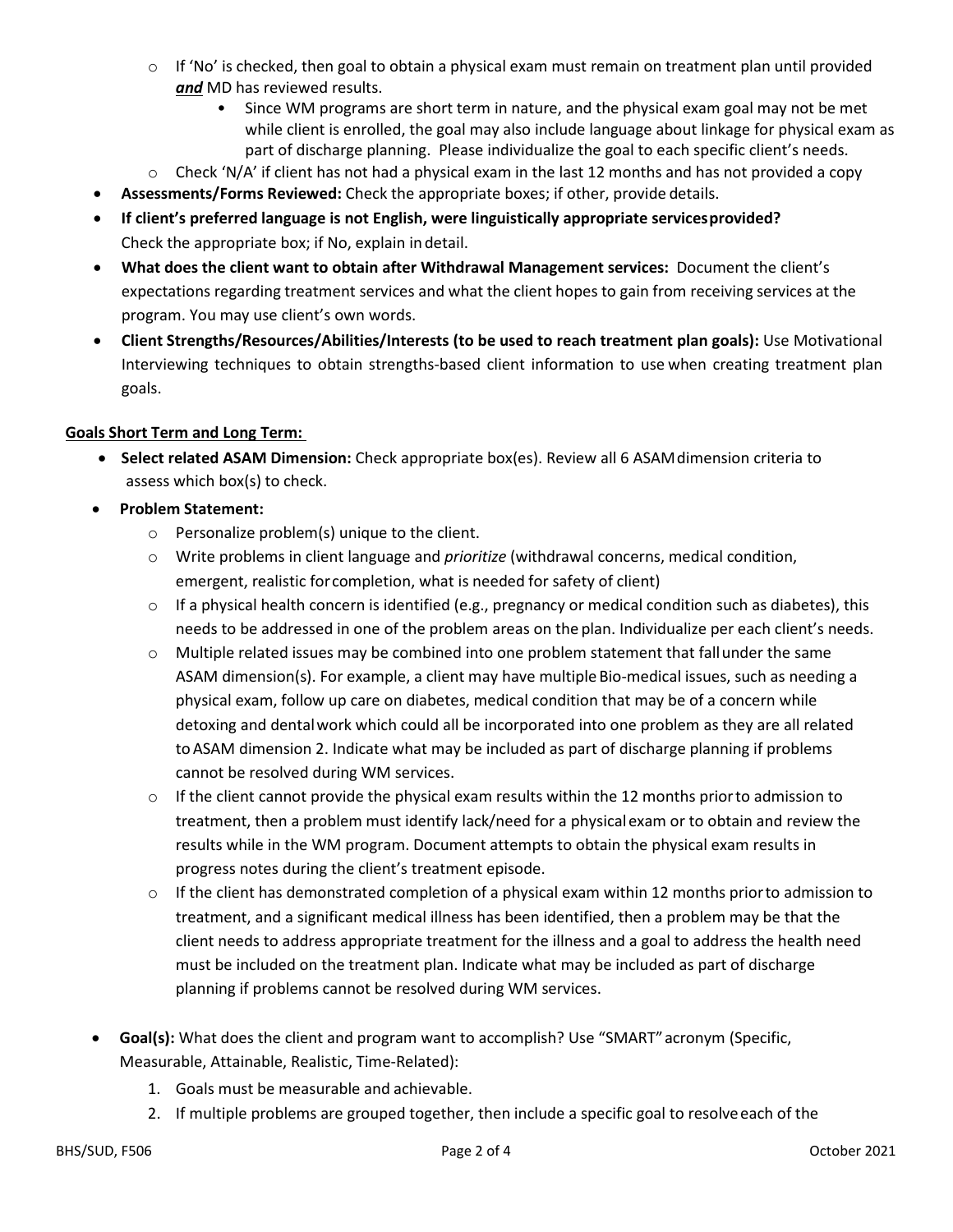specific problems.

- **3.** If client has been identified as having a medical condition, a goal must be included for the client to address the condition.
- 4. If the client has not received a physical exam within 12 months prior to admissionto treatment, a goal that the client completes a physical examination must beincluded.
- 5. Should a client demonstrate completion of a physical exam within 12 months priorto admission to treatment, and a significant medical illness has been identified; aclient goal to obtain appropriate treatment for the illness must be included.
- **Action Steps:** Action steps to be taken by the LPHA/Counselor and/or client toaccomplish identified goals:
	- 1. Include specific actions the LPHA/counselor will do while providing treatment services to the client (e.g., individual counseling, group, etc.) to help the clientreach their goals. Include the use of evidence-based treatment interventions(e.g., Motivational Interviewing, Relapse Prevention) to be utilized, if applicable.
	- 2. Include specific actions the client will do to reach their goals (e.g., Client will follow medical advice during withdrawal and take medication as prescribed).
	- 3. If multiple problems are grouped together, then include a specific action stepto accomplish each of the specific problem goals.
- **Target Date(s):** Estimated date of completion per action step. Dates to reflect each of the specific goals and action steps (i.e., if there are 3 goals, there will be 3 target dates).
- **Resolution Date(s):** Actual task completion date to be documented on the treatment planafter the treatment plan has been developed. Remember to document if the client did not completea goal or action step when carrying over the same goal/action to the next plan. Dates toreflect each of the specific goals and action steps (i.e., if there are 3 goals, there will be 3resolution dates).

# **WITHDRAWAL MANAGEMENT PROPOSED SERVICES (INCLUDE FREQUENCY)**

# **(Observation should be every 30 minutes for at least 24 hours and then based on medical necessity)**

- **Check the appropriate services box and enter frequency for each boxchecked:** List includes observation and medication services, individual services, case management, collateral services, patient education, and group services.
- **Reminder:** Check the box for "Observation" if WM observation is occurring or is anticipated to occur at the time of or after the creation of the treatment plan.

# **TREATMENT PLAN SIGNATURES**

- **Client was offered a copy of the plan:** Check Yes or No; if No, documentwhy.
- **Client Printed Name, Signature, and Date:** Client's legibly printed or typed name, signature and date of signature.
	- 1. The client mustbe present and participate in the treatment plan to bill for treatment plan services.
	- 2. Client signature provides evidence of client participation and agreement withthe Treatment Planning process.
		- **For Withdrawal Management**: Client must sign within 72 hours of admission to the program or counselor must document why the client did not sign the treatment